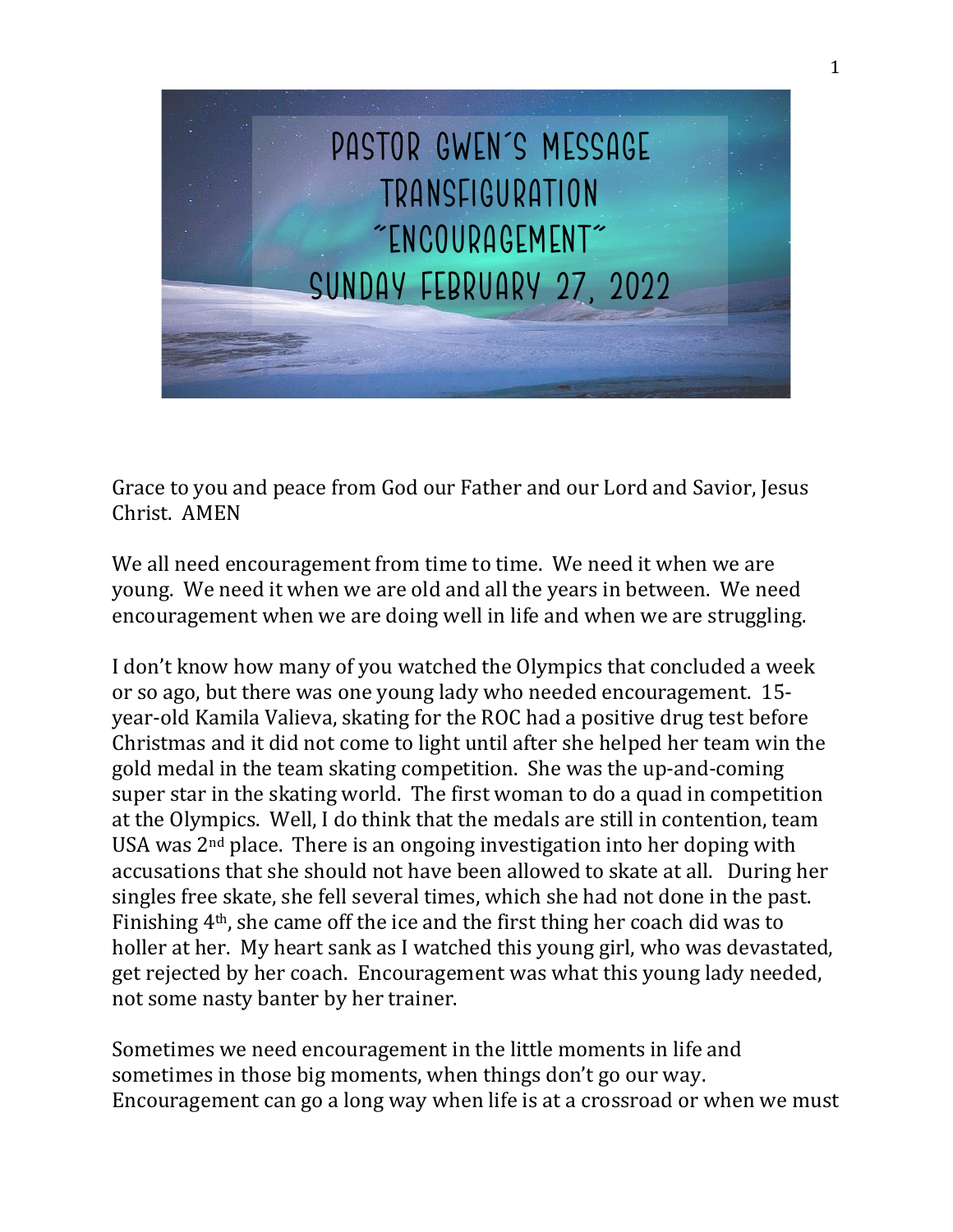make a big decision maybe about our career, buying a house, getting married or medical treatments. In those moments encouragement means a lot.

So, by now you might be asking what all this encouragement talk has to do with our Gospel story about Jesus and His transfiguration. Well, what an encouragement Jesus received from His Father when he said, "This is my Son, my Chosen, listen to him!" What could be more encouraging that to hear that you are chosen, and that people should listen to you.

Think with me for a minute. Jesus was truly human just like you and me. He experienced the same joys in life that we know and most likely he shared some fears with us as well. Maybe, just maybe, God knew that Jesus needed some encouragement just as much as we do. At this point in Jesus' life, he is making the shift to setting his sights on Jerusalem where he would suffer at the hands of his enemies and be crucified on a cross. Jesus knew what lay ahead of him in the very near future. He knew that he would meet death very soon. And he was very innocent but would die cruelly. Jesus would be beaten, whipped, and mocked and then be nailed to a cross where everyone would be able to see his naked body struggling for a last breath. That thought of what He had to do would make any human flinch. In this Lukean text, we hear that Jesus spent some time talking to Elijah and Moses. This is the only transfiguration account where we are told that Jesus talked to these two men. Could it be that they were talking about God's plan to save humanity and how Jesus would succumb to death on a cross? I would like to suggest that Jesus, in all his humanity, probably needed some encouragement to face this challenge and set his sights on Jerusalem.

God came to Jesus at that moment. And I too would have loved to experience this like Peter, James and John did. To see Jesus in all his glory. No wonder Peter wanted to build tents to try to contain the moment. And I believe it true, that at that point, the famous trio did not realize what was to happen to Jesus. They refused to hear Jesus when he gave them snippets of what was in his future. God knew that this was a rough and tough calling for Jesus to die on a cross and rise again to save humanity.

I also think that this transfiguration moment was an event that God orchestrated to encourage the disciples. Seeing Jesus glow with dazzling brightness and seeing Elijah and Moses that represented the Law and the Prophets was important to the disciples understanding of who Jesus really was. Jesus was truly God's Son, chosen for a special task. As the disciples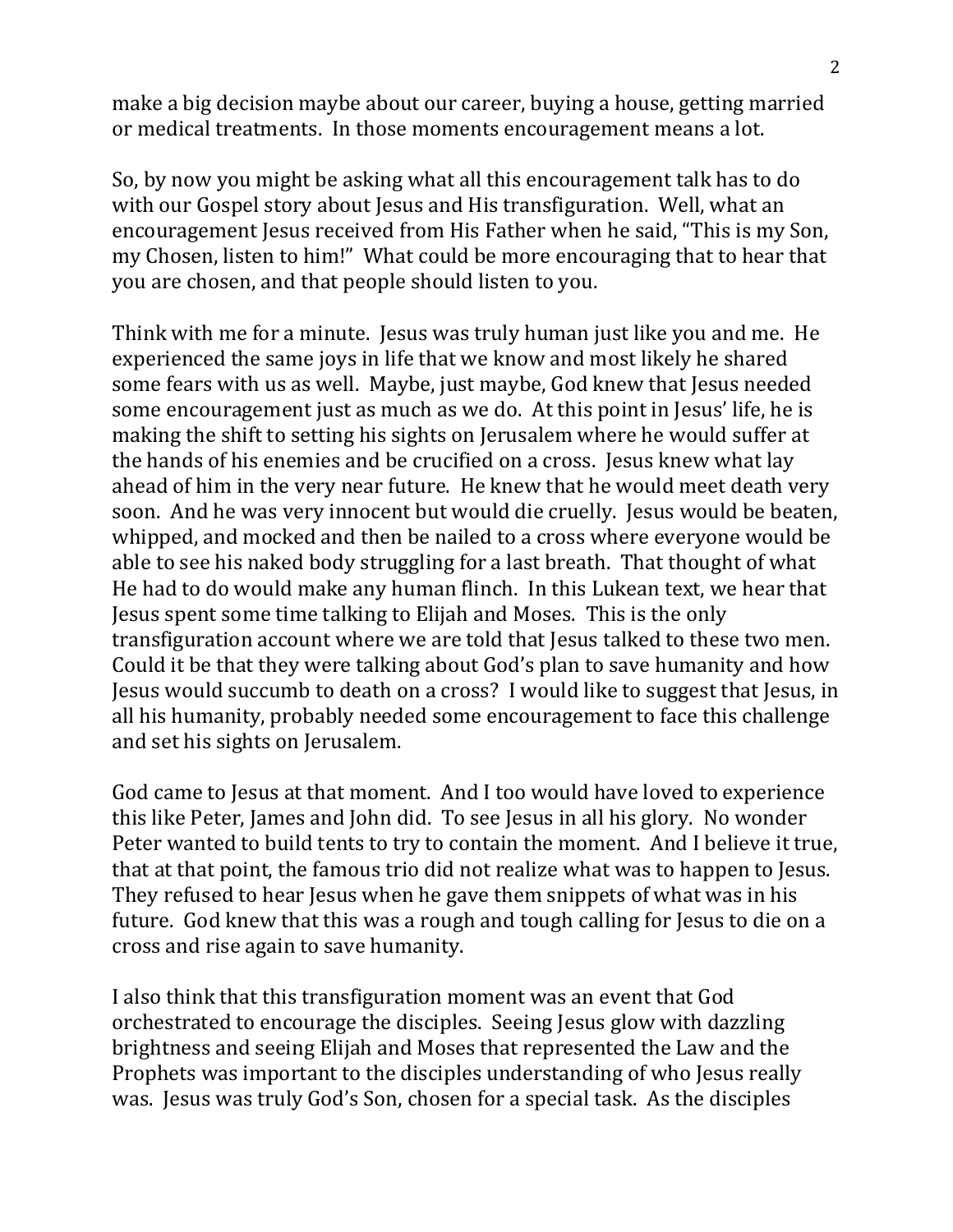would come to know, this was all part of God's amazing plan to save humanity. And the disciples needed all the encouragement they could get!

At my home congregation, St Olaf in Rubicon, WI, we had a yearlong discipleship training program that the congregation went through. Several of us worked tirelessly to put it together and make it memorable to those who did participate. There were 6 marks of discipleship that we identified. First was to pray. Second, was to read Scripture. Third was to worship regularly. Forth, was to give. Fifth, was to serve. The last mark of discipleship, and I think the one that was most misunderstood was to encourage others on their faith journey. The more that I have thought about that in the last few years, the more I feel it is one of the most important things we can do for each other. To encourage each other's walk with Christ.

Being an obedient and loyal servant or disciples of Christ does not come easy. It does not come naturally. We all need encouragement in our faith journey and God knows that too. In fact, that is exactly why God sent the Holy Spirit to us as a most valuable gift. The Spirit's encouragement comes as He walks alongside us to give our faith a boost. And so just as the Holy Spirit does this for us so we too should encourage one another.

That is why I have always believed that our coffee hour here at CTS is so important. Surely not that we need the calories of the sweet treats, but it is the time when we cannot only see how God is working in each other's lives, but we can encourage each other in our daily journey of faith. There are many other events in our lives where discouragement, unkind criticism and uncaring attitudes abound. It is wonderful to come to coffee hour and be accepted, loved, and encouraged.

Think for a few minutes about who has encouraged you most in your faith journey. Maybe it was a parent, a grandparent, a pastor, or a fellow quilter. For me it was my grandmother. She was one who encouraged me to believe that God was love, perfect love and that I was a reflection of that love. Another encourager for me was the Bishop of the Greater Milwaukee Synod. I clearly remember sitting in his office and hearing the encouraging words that I should go to seminary and be a pastor. Sometimes encouragement does not have to be a big as that but can make an impact just the same. "Keep up the good work", is said by your new boss. Or a simple "thank you" for a job well